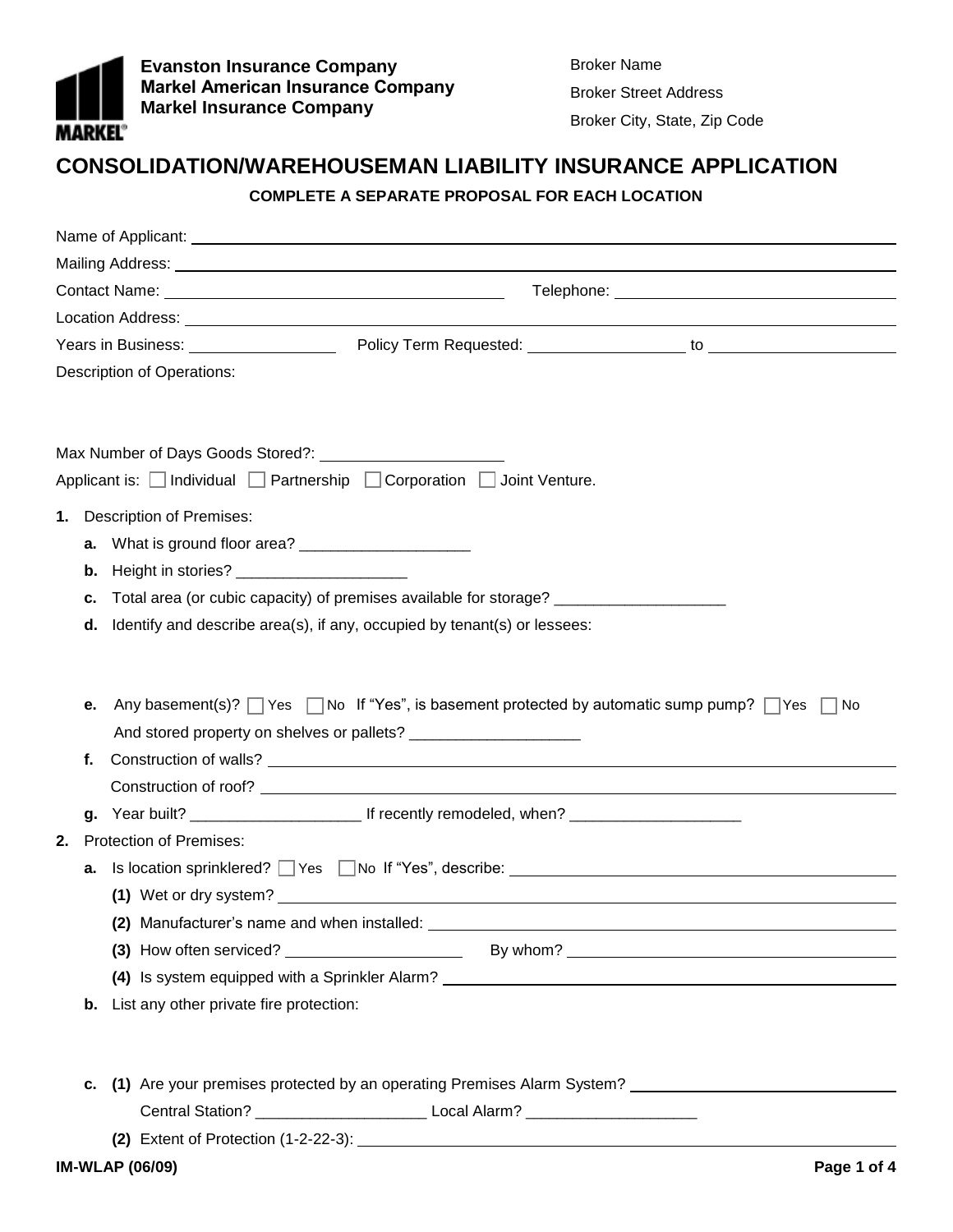|    |                                                        |               |    | (3) Underwriters' Laboratories Certificate No.: ________________________________                            |               |
|----|--------------------------------------------------------|---------------|----|-------------------------------------------------------------------------------------------------------------|---------------|
|    |                                                        |               |    |                                                                                                             |               |
| d. |                                                        |               |    | (1) State number of watchmen employed exclusively by you and maintained on duty within your premises at all |               |
|    |                                                        |               |    |                                                                                                             |               |
|    |                                                        |               |    |                                                                                                             |               |
|    |                                                        |               |    | (4) How many pull boxes for Central Stations Signals? __________________________                            |               |
|    |                                                        |               |    | 3. Are there any cold storage or climate control facilities? $\Box$ Yes $\Box$ No                           |               |
|    |                                                        |               |    | 4. Estimated values in storage during previous year: Maximum: _________________Average: ________________    |               |
|    |                                                        |               |    | 5. Any storage of Household Goods / Furniture Owned by Others?: $\Box$ Yes $\Box$ No                        |               |
|    |                                                        |               |    | 6. Give percentage (by weight) of goods or commodities stored (dry storage):                                |               |
| а. | Canned Foods:                                          | $\frac{9}{6}$ |    | g. Home Appliances (other than radio or TV<br>equipment):                                                   | %             |
| b. | <b>Other Foodstuffs</b>                                | $\frac{9}{6}$ |    | h. Radio/Television/Electronic Equipment:                                                                   | $\_\_\_\_\$   |
| c. | Furniture:                                             | $\_\_\_\_\$   |    | <b>i.</b> Liquor, wines, spirits:                                                                           | $\frac{9}{6}$ |
| d. | <b>Industrial Chemicals:</b>                           | _______%      |    | j. Tobacco Products:                                                                                        | _______%      |
| е. | Cloth Products:                                        | _______%      |    | k. Tires:                                                                                                   | $\%$          |
| f. | Paper Products:                                        | _______%      | Ъ. | Other (Describe):                                                                                           | %             |
|    | 7. Total number of employees? ________________________ |               |    |                                                                                                             |               |
|    | If any employee(s) bonded, give details:               |               |    |                                                                                                             |               |

**8.** List annual gross receipts for each of the last five years (excluding any cold storage operations):

| <b>Date</b> | <b>Amount</b> |                     |    | <b>Date</b> | <b>Amount</b> |                     |
|-------------|---------------|---------------------|----|-------------|---------------|---------------------|
| a.          | Œ<br>J        | Storage<br>Handling | d. |             |               | Storage<br>Handling |
| b.          | \$<br>\$      | Storage<br>Handling | е. | c           |               | Storage<br>Handling |
| c.          | Œ<br>\$       | Storage<br>Handling |    |             |               |                     |

- **9.** What are the estimated gross receipts (excluding cold storage operations) for the next twelve months? Storage: \$\_\_\_\_\_\_\_\_\_\_\_\_\_\_\_\_\_\_\_\_\_\_\_\_\_\_\_\_\_\_\_Handling: \$\_
- **10.** Give details of all previous losses, insured or not insured, occurring during past five years, which would have been recoverable under this type of insurance:
- **11.** Name trade associations in which membership is held: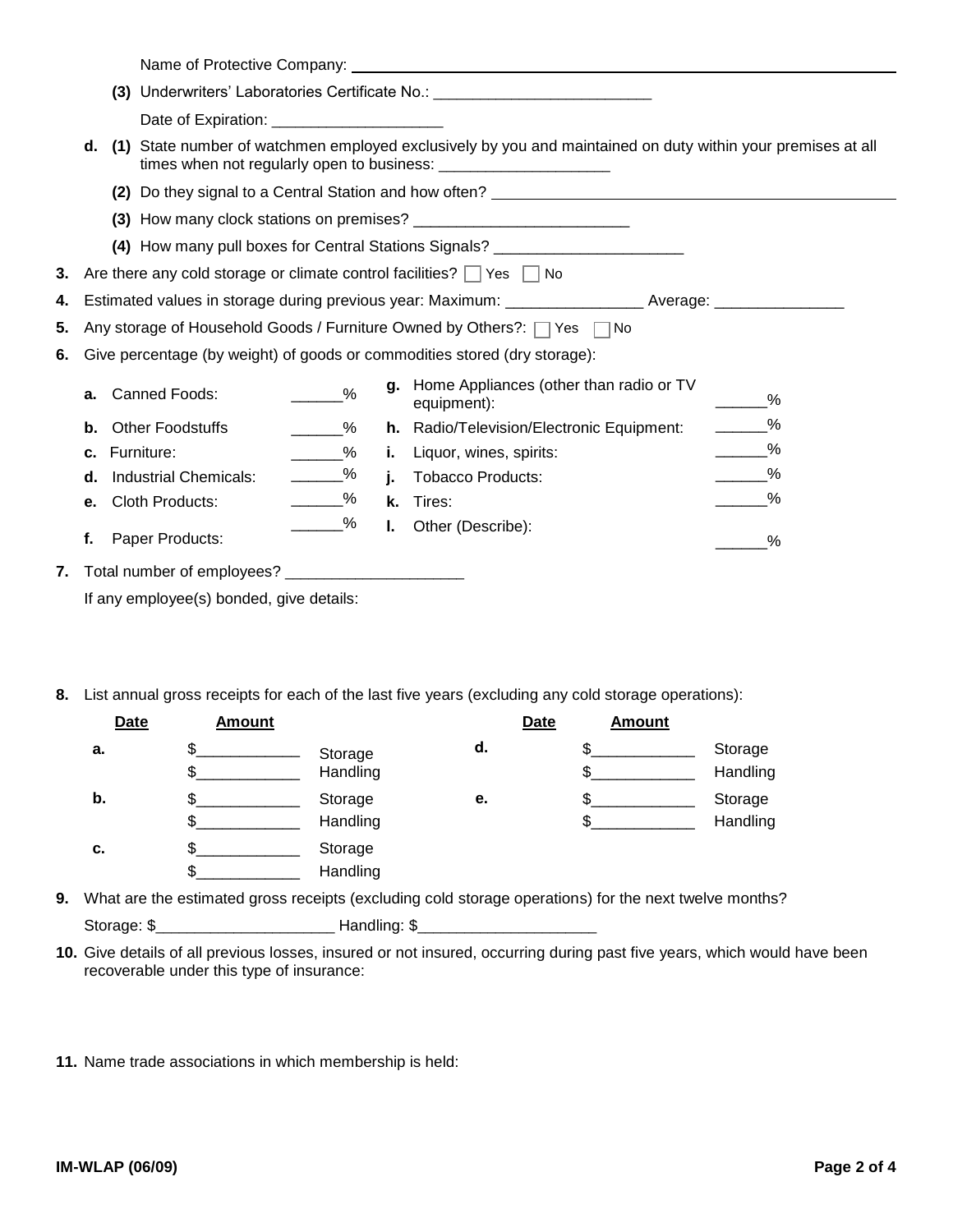| (AGREEMENT USED TO STORE GOODS)                                                                  |  |         | 12. ATTACH A COMPLETE COPY OF THE WAREHOUSE RECEIPT OR STORAGE AGREEMENT USED             |  |  |  |
|--------------------------------------------------------------------------------------------------|--|---------|-------------------------------------------------------------------------------------------|--|--|--|
|                                                                                                  |  |         | 13. WHAT POLICY LIMIT IS DESIRED: \$____________________WHAT DEDUCTIBLE: \$______________ |  |  |  |
| <b>14.</b> Has any company cancelled, denied or declined to renew coverage? $\Box$ Yes $\Box$ No |  |         |                                                                                           |  |  |  |
| If yes, please explain                                                                           |  |         |                                                                                           |  |  |  |
|                                                                                                  |  |         |                                                                                           |  |  |  |
|                                                                                                  |  |         |                                                                                           |  |  |  |
|                                                                                                  |  |         |                                                                                           |  |  |  |
|                                                                                                  |  |         |                                                                                           |  |  |  |
| <b>15.</b> Losses past 3 years: Date of Loss                                                     |  | Details | Carrier                                                                                   |  |  |  |
|                                                                                                  |  |         |                                                                                           |  |  |  |

## **Fraud Warnings**

**Notice to Alabama, Arkansas, District of Columbia, Louisiana, New Mexico, Rhode Island and West Virginia applicants:** Any person who knowingly presents a false or fraudulent claim for payment of a loss or benefit or knowingly presents false information in an application for insurance is guilty of a crime and may be subject to fines and confinement in prison.

**Notice to Colorado applicants:** It is unlawful to knowingly provide false, incomplete, or misleading facts or information to an insurance company for the purpose of defrauding or attempting to defraud the company. Penalties may include imprisonment, fines, denial of insurance and civil damages. Any insurance company or agent of an insurance company who knowingly provides false, incomplete, or misleading facts or information to a policyholder or claimant for the purpose of defrauding or attempting to defraud the policyholder or claimant with regard to a settlement or award payable from insurance proceeds shall be reported to the Colorado Division of Insurance within the Department of Regulatory Agencies.

**Notice to Florida and Oklahoma applicants:** Any person who knowingly and with intent to injure, defraud, or deceive any insurer files a statement of claim or an application containing any false, incomplete, or misleading information is guilty of a felony (of the third degree)\*. \*Applies in Florida only.

**Notice to Kansas applicants:** Any person who, knowingly and with intent to defraud, presents, causes to be presented or prepares with knowledge or belief that it will be presented to or by an insurer, purported insurer, broker or any agent thereof, any written, electronic, electronic impulse, facsimile, magnetic, oral, or telephonic communication or statement as part of, or in support of, an application for the issuance of, or the rating of an insurance policy for personal or commercial insurance, or a claim for payment or other benefit pursuant to an insurance policy for commercial or personal insurance which such person knows to contain materially false information concerning any fact material thereto; or conceals, for the purpose of misleading, information concerning any fact material thereto commits a fraudulent insurance act.

**Notice to Kentucky, New York, Ohio and Pennsylvania applicants:** Any person who knowingly and with intent to defraud any insurance company or other person files an application for insurance or statement of claim containing any materially false information or conceals for the purpose of misleading, information concerning any fact material thereto commits a fraudulent insurance act, which is a crime and subjects such person to criminal and civil penalties\* (not to exceed five thousand dollars and the stated value of the claim for each such violation). \*Applies in New York only.

**Notice to Maine, Tennessee, Virginia and Washington applicants:** It is a crime to knowingly provide false, incomplete or misleading information to an insurance company for the purpose of defrauding the company. Penalties (may)\* include imprisonment, fines and denial of insurance benefits. \*Applies in Maine only.

**Notice to Maryland applicants:** Any person who knowingly or willfully presents a false or fraudulent claim for payment of a loss or benefit or who knowingly or willfully presents false information in an application for insurance is guilty of a crime and may be subject to fines and confinement in prison.

**Notice to Minnesota applicants:** A person who files a claim with intent to defraud or helps commit a fraud against an insurer is guilty of a crime.